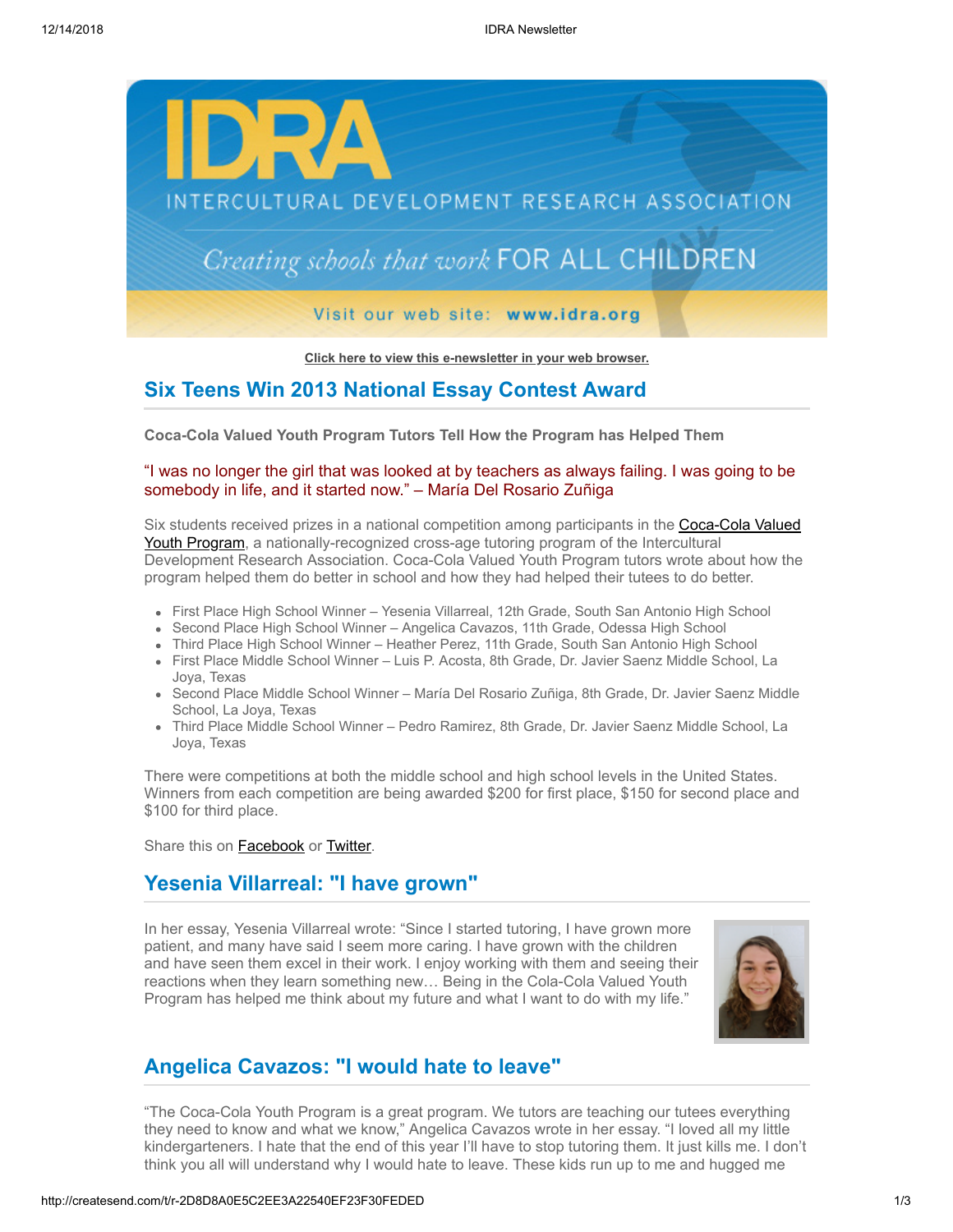every day that I go."

# **Heather Perez: "...things started to change"**

"Since I became a tutor in the Coca-Cola Valued Youth Program things started to change for myself," wrote Heather Perez. "Things were not just about me, but it was now about my tutees and me. Just the feeling of seeing them every day was such an inspiration, because not only was I glad to see them but they were also glad to see me. Just getting the chance to tutor the children strengthens me in every perspective."

## **Luis P. Acosta: "I always believed..."**

In his essay, Luis P. Acosta wrote: "The Coca-Cola Valued Youth Program made me a better individual all around. I used to be a big troublemaker who would not care about who I hurt, what grades I got or how rude I was to everyone around me, including teachers and my parents… I always believed that I could never do anything right. Every time I tried my best in whatever I did at school or at home, I failed… The Coca-Cola Valued Youth Program has transformed me into a smart, responsible, caring and respectful individual not only within my school, but out in my community and at home… This program has guided me into even thinking of my educational

## **María Del Rosario Zuñiga: "Life changed"**

"Life changed for me the first week of school this year. Our counselor informed me that I would be placed in a program called the Coca-Cola Valued Youth Program… My hopes and self-esteem went up by a lot. I was no longer the girl that was looked at by teachers as always failing. I was going to be somebody in life, and it started now…," María Del Rosario Zuñiga wrote in her essay. "As the weeks and months went by, the checks started coming in, and it was a true blessing for my family and me. I started focusing more on my classes and made sure I was

passing them. My attendance improved because having my own job didn't mean I had to go and look for one to help out my family at home. I also was encouraged to pass my class because I wanted to become smarter for my elementary tutees."

### **Pedro Ramirez: "...an opportunity to shine"**

Pedro Ramirez wrote: "Every day in this program is a blessing to me… the Coca-Cola Valued Youth Program… gives students like me an opportunity to shine and become better and more responsible individuals while at the same time getting paid. That's why when I go to the elementary for tutoring, I feel like I have God in my heart, and He gives me the potential and the love to go teach my tutees. I have also seen the success my students have displayed in their learning."

## **Honorable Mentions**

goals beyond high school."

Honorable mentions were awarded to students in schools that submitted multiple student essays; these students had the highest score at their campus.

High School Honorable Mentions

- Steven Andre Mares 12th Grade, South San Antonio High School, San Antonio
- Elaine Ovalle 11th grade, Odessa High School, Odessa, Texas

Middle School Honorable Mentions